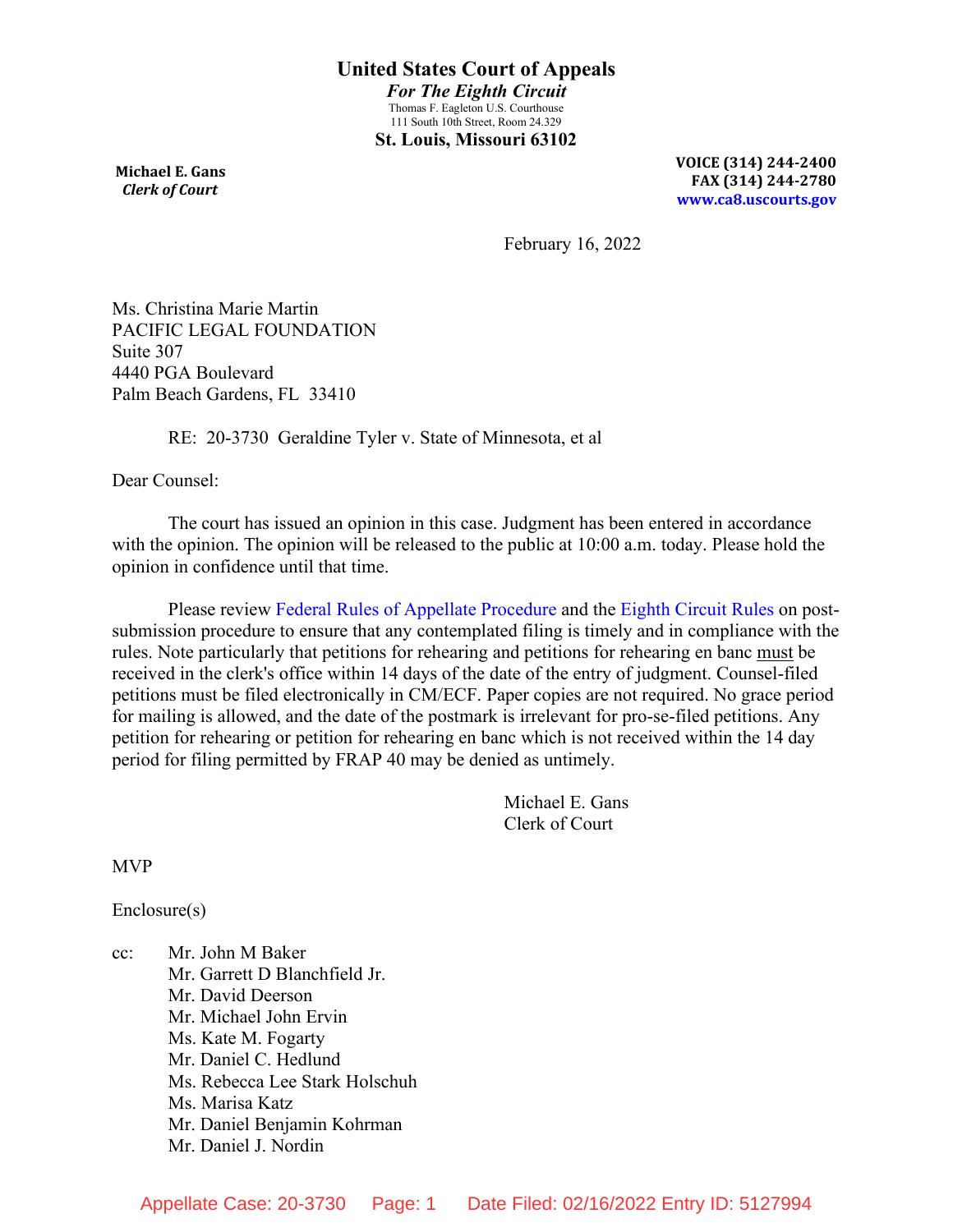Ms. Kelly K. Pierce Mr. William Alvarado Rivera Mr. Jay Thomas Squires Ms. Katherine M. Swenson Mr. Vildan Aksoz Teske Mr. Charles R. Watkins Mr. Jeffrey M. Wojciechowski Ms. Roberta A. Yard

District Court/Agency Case Number(s): 0:20-cv-00889-PJS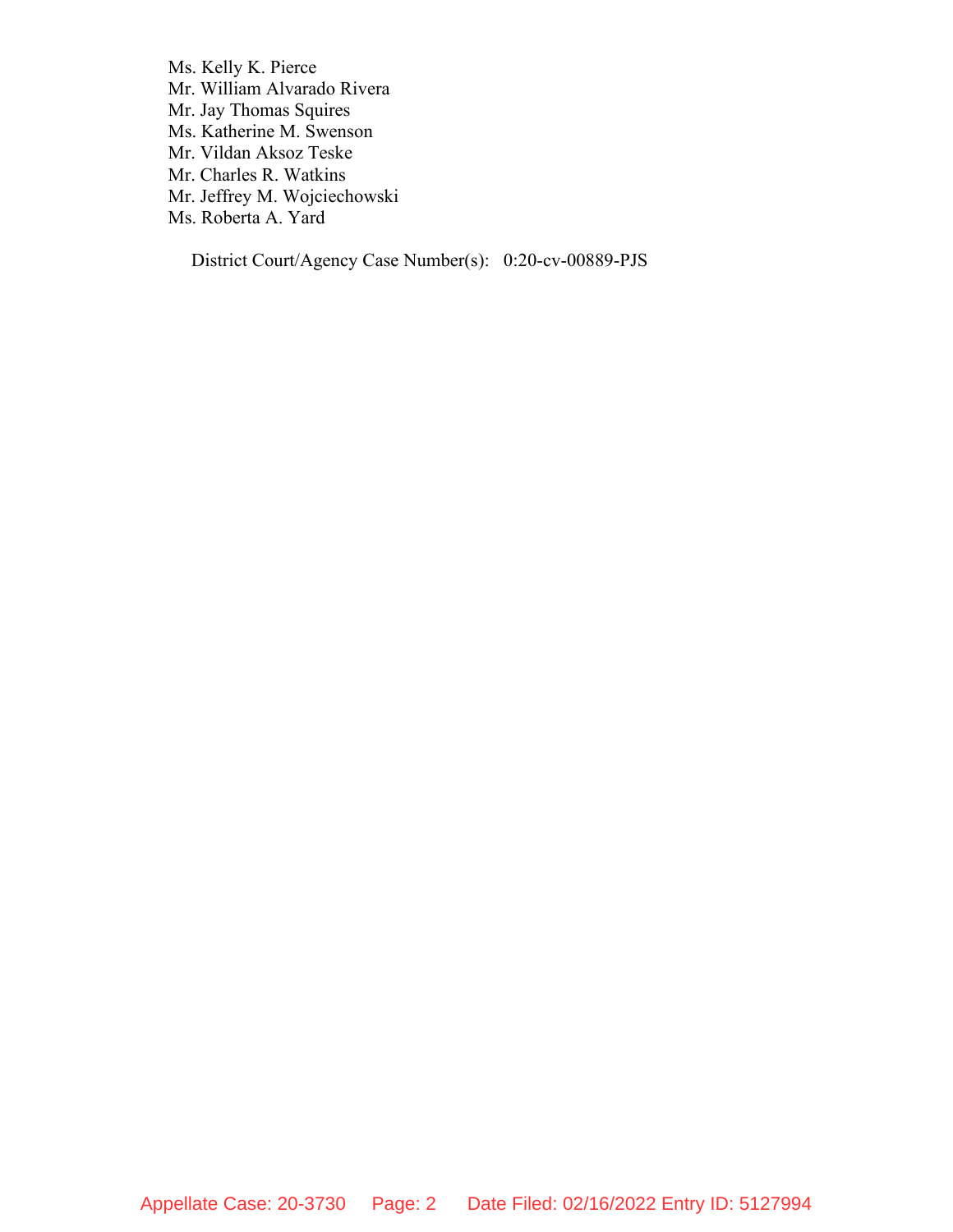# United States Court of Appeals For the Eighth Circuit

\_\_\_\_\_\_\_\_\_\_\_\_\_\_\_\_\_\_\_\_\_\_\_\_\_\_\_

No. 20-3730 \_\_\_\_\_\_\_\_\_\_\_\_\_\_\_\_\_\_\_\_\_\_\_\_\_\_\_

Geraldine Tyler, on behalf of herself and all others similarly situated,

lllllllllllllllllllll*Plaintiff - Appellant*,

v.

Hennepin County; Mark Vincent Chapin, Auditor-Treasurer, in his official capacity,

lllllllllllllllllllll*Defendants - Appellees*.

------------------------------

AARP; AARP Foundation,

*Amici on Behalf of Appellant(s)*,

International Municipal Lawyers Association; Association of Minnesota Counties,

*Amici on Behalf of Appellee(s).* 

Appeal from United States District Court for the District of Minnesota

\_\_\_\_\_\_\_\_\_\_\_\_

 $\overline{\phantom{a}}$ 

 Submitted: October 21, 2021 Filed: February 16, 2022

\_\_\_\_\_\_\_\_\_\_\_\_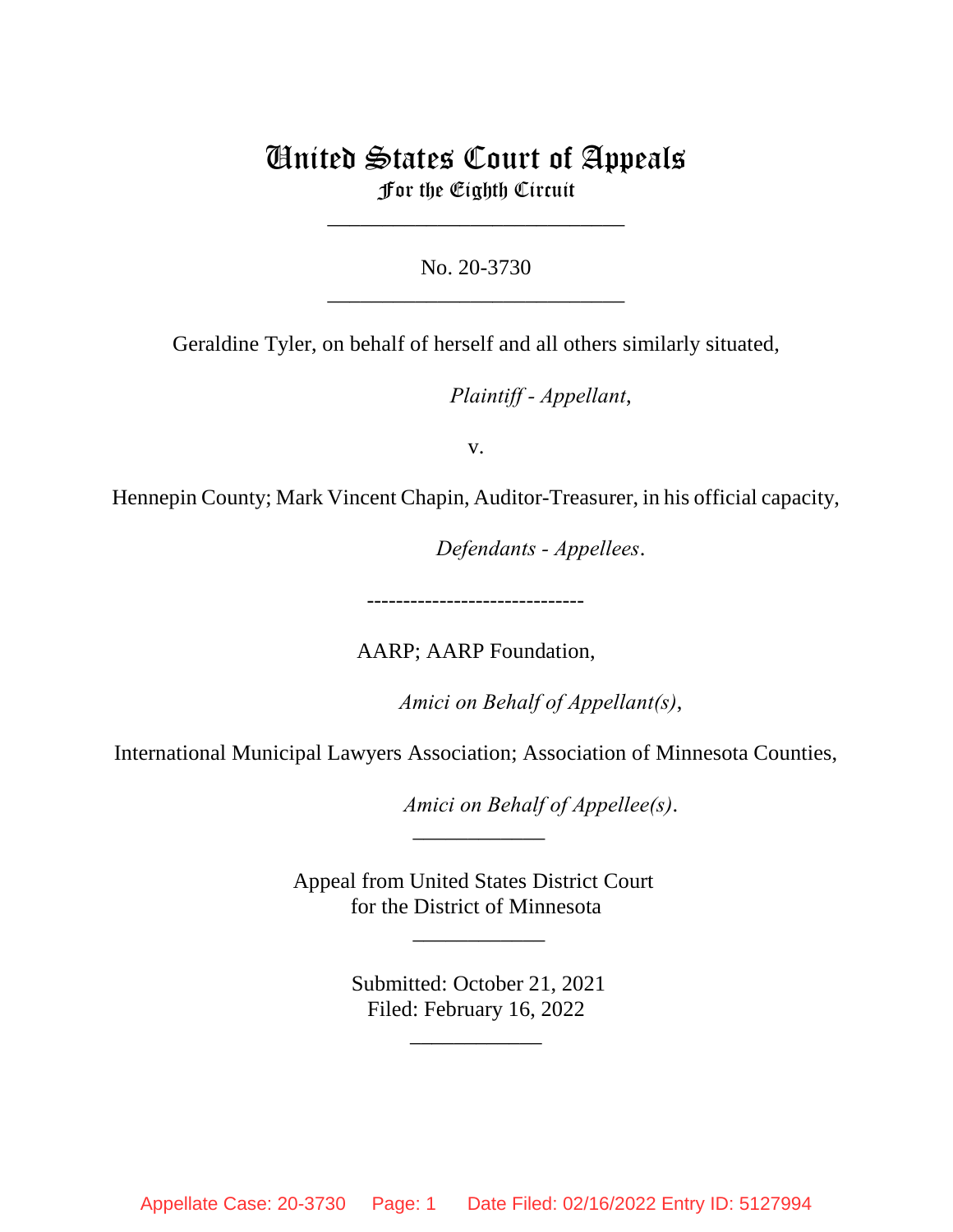Before COLLOTON, SHEPHERD, and KELLY, Circuit Judges.

# COLLOTON, Circuit Judge.

Geraldine Tyler owned a condominium in Minneapolis. When she stopped paying her property taxes, Tyler accumulated a tax debt of \$15,000. To satisfy the debt, Hennepin County foreclosed on Tyler's property and sold it for \$40,000. The county retained the net proceeds from the sale. Tyler sued the county, alleging that its retention of the surplus equity—the value of the condominium in excess of her \$15,000 tax debt—constituted an unconstitutional taking, an unconstitutional excessive fine, a violation of substantive due process, and unjust enrichment under state law. The district court<sup>1</sup> granted the county's motion to dismiss on all counts, and we affirm.

\_\_\_\_\_\_\_\_\_\_\_\_

### I.

Geraldine Tyler purchased a condominium in Minneapolis in 1999. In 2010, she moved into an apartment and stopped paying the property taxes that she owed on the condominium. The State of Minnesota then initiated a tax-collection process.

In Minnesota, property taxes are a perpetual lien against the property. Minn. Stat. § 272.31. Property taxes not paid during the year in which they are due become delinquent on January 1st of the following year. *See id.* § 279.03, subdiv. 1. Each year, the county must file a delinquent tax list; this filing commences a lawsuit against the properties on which delinquent taxes are owed. *Id.* § 279.05. Property owners who owe outstanding taxes receive multiple notices of both the delinquent tax

<sup>&</sup>lt;sup>1</sup>The Honorable Patrick J. Schiltz, United States District Judge for the District of Minnesota.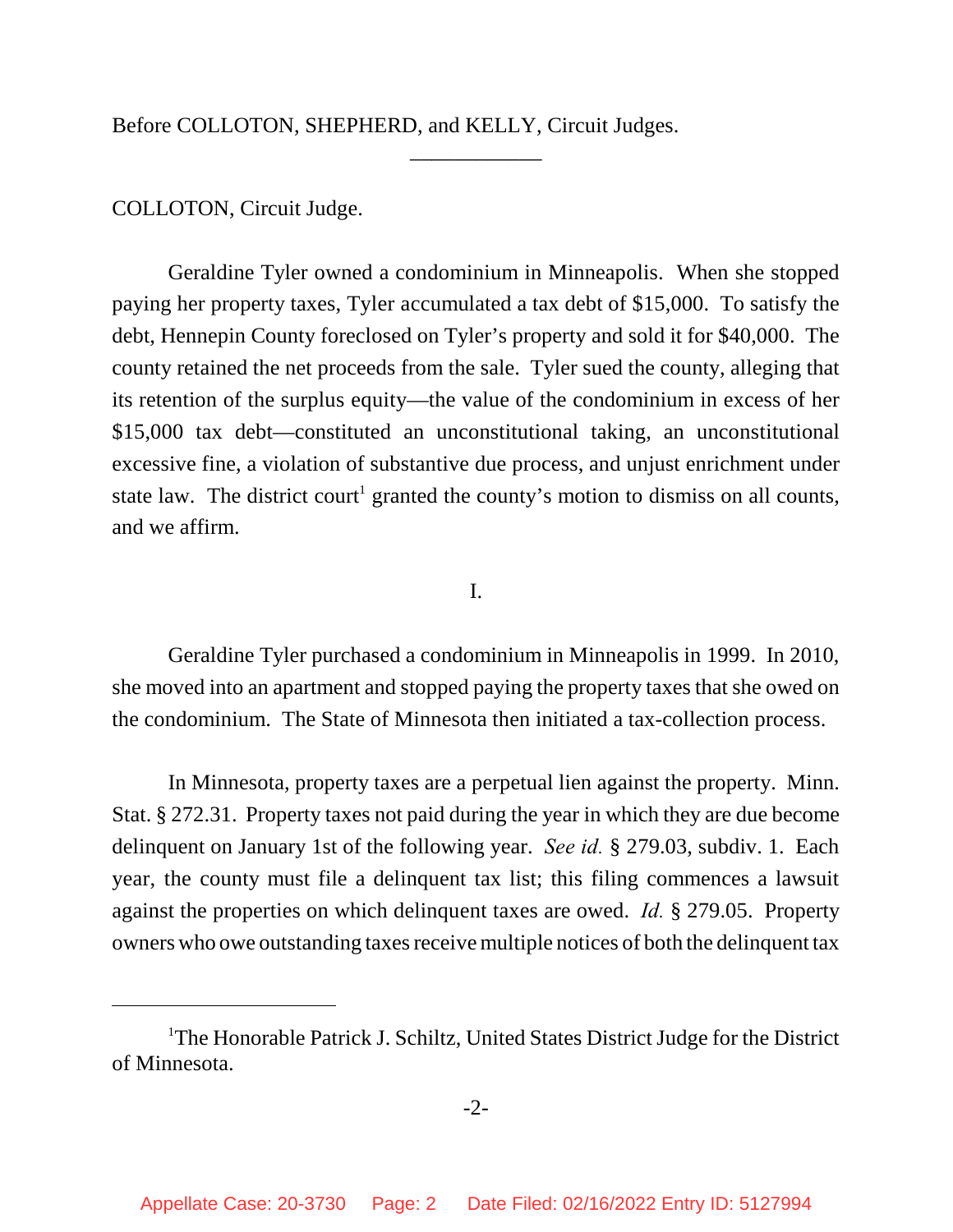list and the action. *Id.* §§ 279.06, 279.09, 279.091. If no answer is filed, the district court administrator "shall enter judgment" against the property. *Id.* § 279.16.

The county auditor, on behalf of the State, then purchases each parcel associated with an unsatisfied judgment for an amount equal to the delinquent taxes, penalties, costs, and interest owed on each parcel. *Id.* § 280.01. This transaction occurs at a judgment sale; the title vests in the State "subject only to the rights of redemption" allowed by statute. *Id.* § 280.41.

During the statutory redemption period—which is three years for most properties—the former owner may redeem the property for the amount of delinquent taxes, penalties, costs, and interest. *Id.* §§ 281.01, 281.02, and 281.17. The county must notify the delinquent taxpayer of her right to redeem through multiple channels, including personal service. *Id.* § 281.23. A former property owner who wants to redeem but cannot afford to do so may make a "confession of judgment." *Id.* § 279.37. A former owner who makes a confession of judgment agrees to entry of judgment for all delinquent taxes, and the State consolidates her tax delinquency into a single obligation to be paid in installments over five to ten years. *Id.*

If the former owner does not redeem her property or make a confession of judgment, then final forfeiture occurs. Final forfeiture vests "absolute title" in the State and cancels all taxes, penalties, costs, interest, and special assessments against the property. *Id.* §§ 281.18, 282.07.For six months following final forfeiture, a former owner may apply to repurchase the forfeited property. *Id.* § 282.241, subdiv. 1. After the State takes absolute title to the forfeited property, the county decides whether to retain it for public use or sell it to a private buyer for not less than its appraised value. *Id.* § 282.01. If the county sells the property, the proceeds of the sale do not satisfy any of the former owner's tax debt because the tax deficiency was cancelled at final forfeiture. Instead, the county auditor distributes any net proceeds in accordance with Minn. Stat. § 282.08 for various purposes. Minnesota's tax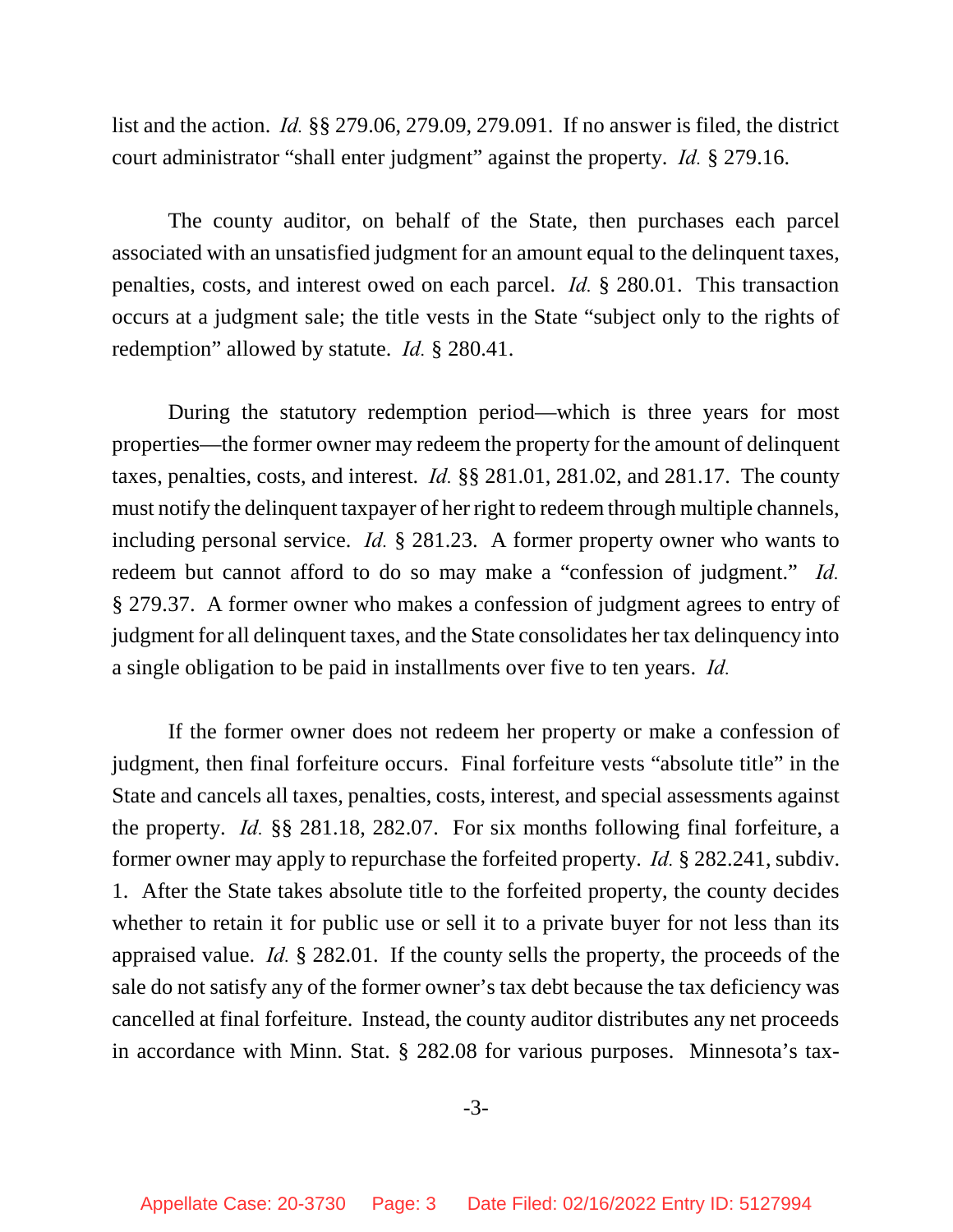forfeiture plan does not allow the former owner to recover any proceeds of the sale that exceed her tax debt.

When Tyler stopped paying her property taxes in 2010, Hennepin County followed Minnesota's tax-forfeiture scheme to collect her delinquent tax debt of \$15,000. Tyler received notice of the foreclosure action and failed to respond. In April 2012, the county obtained a judgment against Tyler's condominium. Tyler then received notice of her right to redeem, but she did not exercise her right to redeem or confess judgment during the three-year redemption period. The State took absolute title to Tyler's condominium in July 2015, and thereby cancelled Tyler's \$15,000 tax debt. Tyler did not apply to repurchase the condominium. The county then sold the property to a private party in November 2016 for \$40,000. The county distributed the net proceeds pursuant to Minn. Stat. § 282.08.

After the sale of the condominium, Tyler sued Hennepin County. Tyler's principal argument was that the county violated the Takings Clause by allegedly taking her \$40,000 condominium to satisfy her \$15,000 tax debt and failing to pay her the \$25,000 surplus. She also argued that the county's actions constitute an unconstitutional excessive fine, a violation of substantive due process, and unjust enrichment under state law. The district court granted the county's motion to dismiss for failure to state a claim on each count. We review the district court's decision *de novo*. *L.L. Nelson Enters. v. Cnty. of St. Louis*, 673 F.3d 799, 804 (8th Cir. 2012).

#### II.

Tyler argues that Hennepin County committed an unconstitutional taking, in violation of both the Constitution of the United States and the Minnesota Constitution. As relevant here, the inquiry is the same under both provisions: each constitution prohibits the government from taking "private property" for "public use" without paying the owner "just compensation." U.S. Const. amend. V, XIV; Minn.

#### -4-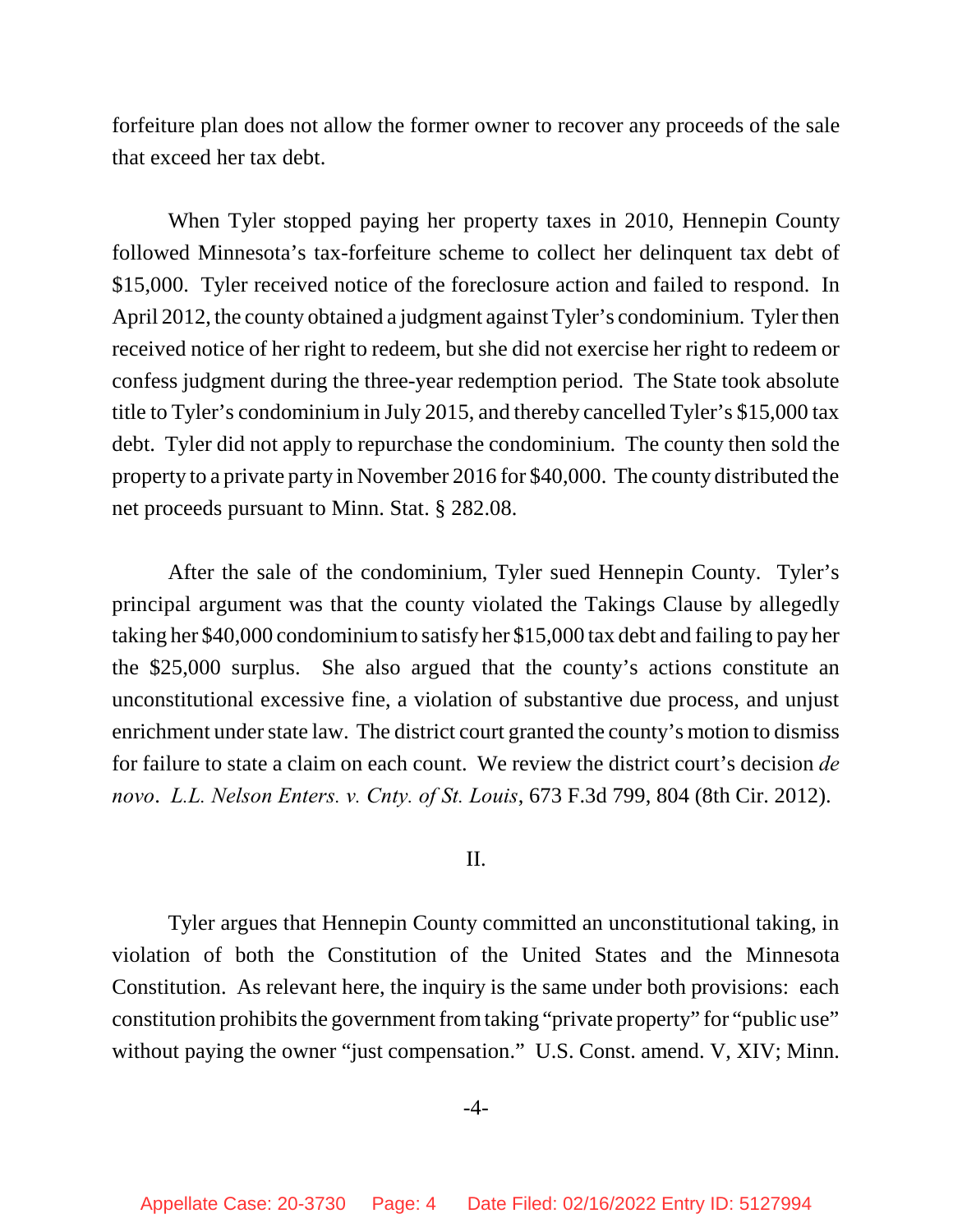Const. art. I, § 13; *see Hall v. State*, 908 N.W.2d 345, 352 n.5 (Minn. 2018). The Minnesota takings clause also encompasses takings in which the government "destroyed or damaged" property, but Tyler makes no such allegation in this case. Accordingly, we analyze her federal and state takings claims together.

The first step in evaluating a takings claim is to identify the interest in private property that allegedly has been taken. Tyler does not argue that the county lacked lawful authority to foreclose on her condominium to satisfy her delinquent tax debt: "People must pay their taxes, and the government may hold citizens accountable for tax delinquency by taking their property." *Jones v. Flowers*, 547 U.S. 220, 234 (2006). Rather, Tyler argues that the county's retention of the surplus equity—the amount that exceeded her \$15,000 tax debt—is an unconstitutional taking. Thus, for Tyler to state a plausible claim for relief, she must show that she had a property interest in the surplus equity after the county acquired the condominium.

Whether a property interest exists "is determined by reference to existing rules or understandings that stem from an independent source such as state law." *Phillips v. Wash. Legal Found.*, 524 U.S. 156, 164 (1998) (internal quotation omitted). We therefore look to Minnesota law to determine whether Tyler has a property interest in surplus equity.

Tyler argues that Minnesota recognizes a common-law property interest in surplus equity in the tax-forfeiture context. She relies on an 1884 decision of the Minnesota Supreme Court, *Farnham v. Jones*, 19 N.W. 83 (Minn. 1884), which addressed an 1881 Minnesota tax-collection statute. *See* 1881 Minn. Laws, ch. 135. The statute required landowners who owed delinquent property taxes as of 1879 to forfeit their land. *Farnham*, 19 N.W. at 84. The county auditor then sold the forfeited land at a public sale to satisfy the debt with the proceeds. The statute contained "no provisions in respect to the disposition of the surplus proceeds of the sale," but the court viewed this silence as "immaterial," because "the right to the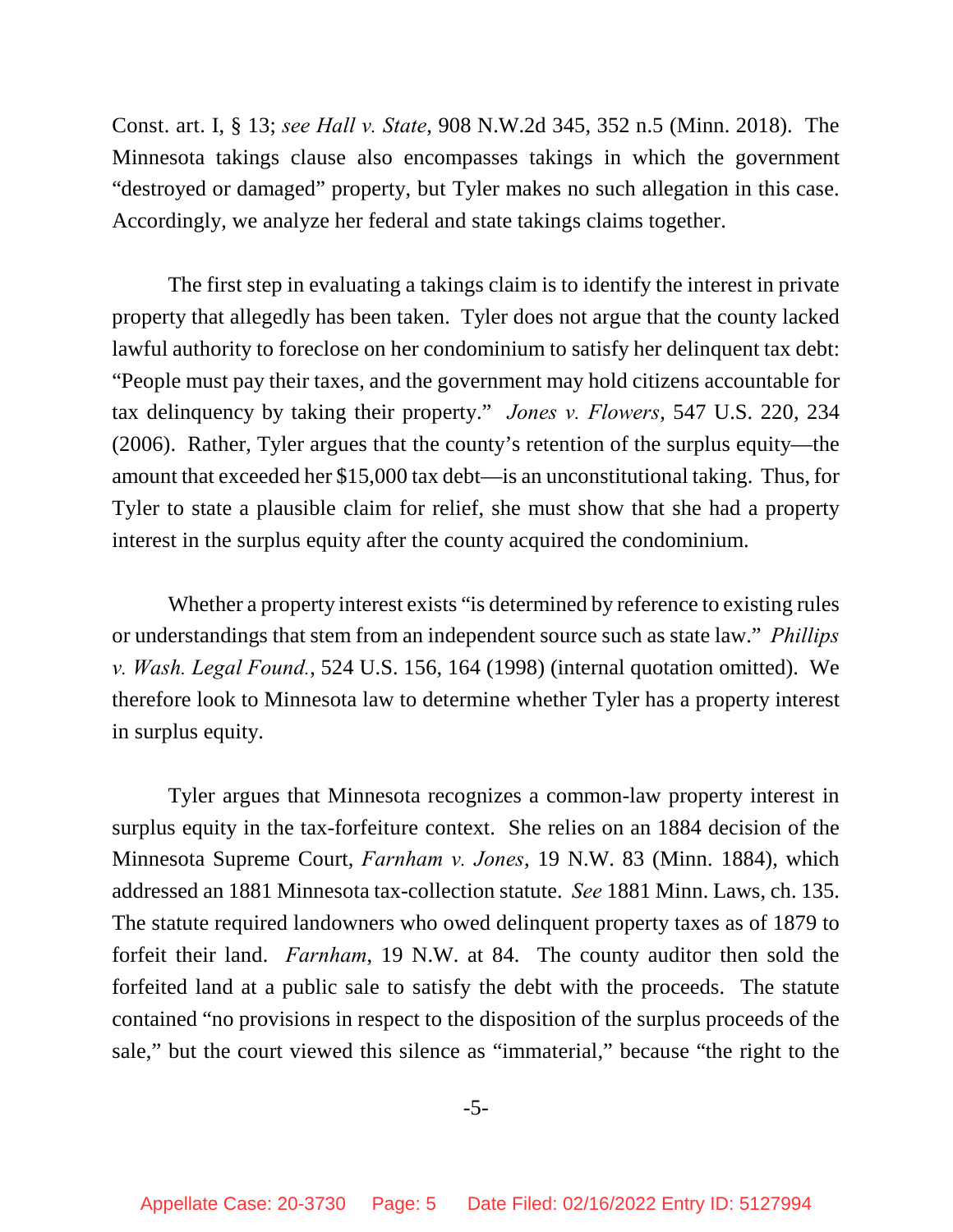surplus exists independently of such statutory provision." *Id.* at 84-85. The parties here debate whether *Farnham* recognized a common-law property interest in surplus equity after a tax-foreclosure sale or whether the decision merely interpreted the 1881 statute.

We conclude that any common-law right to surplus equity recognized in *Farnham* has been abrogated by statute. In 1935, the Minnesota legislature augmented its tax-forfeiture plan with detailed instructions regarding the distribution of all "net proceeds from the sale and/or rental of any parcel of forfeited land." 1935 Minn. Laws, ch. 386, § 8. The statute allocated the entire surplus to various entities but allowed for no distribution of net proceeds to the former landowner. The necessary implication is that the 1935 statute abrogated any common-law rule that gave a former landowner a right to surplus equity.

Minnesota's current surplus distribution provision is codified at Minn. Stat. § 282.08. Like the 1935 statute, current law governs how every dollar of surplus is to be distributed. First, the net proceeds must cover various expenses related to improving and maintaining the forfeited property. Minn. Stat. § 282.08(1)-(2). Second, remaining net proceeds must be used to discharge any special assessments charged against the parcel for drainage. *Id.* § 282.08(3). The county board may then allocate remaining funds for forest development and county parks and recreation areas. *Id.* § 282.08(4)(i)-(ii). Finally, any remaining balance is to be paid in specified percentages to the county, the school district, and the city. *Id.* § 282.08(4)(iii). Minnesota's current distribution plan provides how the county must spend the entire surplus, and it does not give the former owner a right to the surplus. Thus, even assuming Tyler had a property interest in surplus equity under Minnesota common law as of 1884, she has no such property interest under Minnesota law today.

Where state law recognizes no property interest in surplus proceeds from a taxforeclosure sale conducted after adequate notice to the owner, there is no

-6-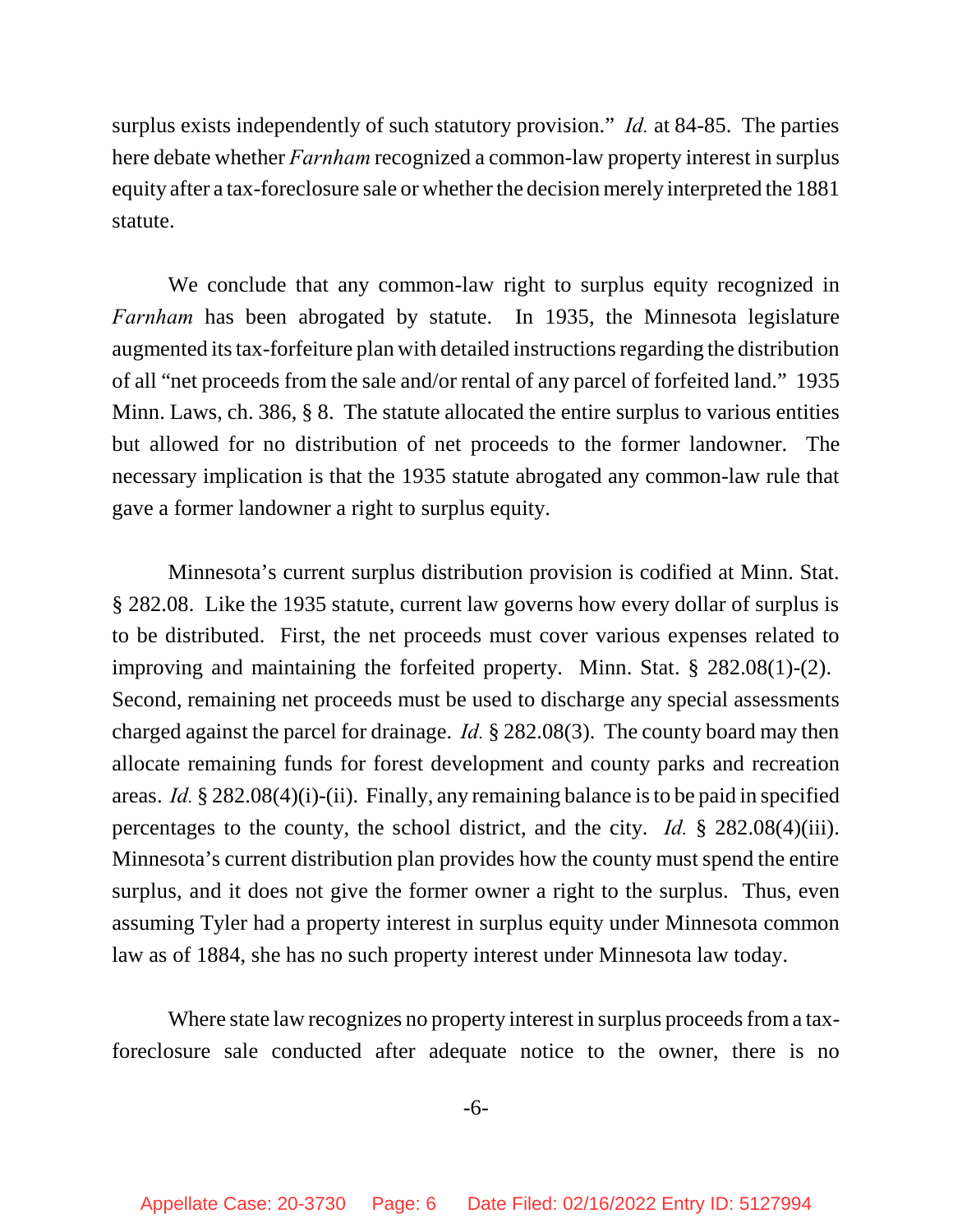unconstitutional taking. In *Nelson v. City of New York*, 352 U.S. 103 (1956), the Supreme Court addressed the constitutionality of a tax-forfeiture scheme under which the City of New York foreclosed real property for delinquent taxes, and retained the entire proceeds of the sale. In that case, state law gave the property owners a right to redeem the property or to recover the surplus, but they took no timely action to do so. The Court held that "nothing in the Federal Constitution prevents" the government from retaining the surplus "where the record shows adequate steps were taken to notify the owners of the charges due and the foreclosure proceedings." *Id.* at 110. Even though the plaintiffs previously owned the parcels at issue, the Court rejected their claim that the Takings Clause forbade the City to retain the entire proceeds of a sale made after proper notice to owners who failed to respond.

*Nelson*'s reasoning on the Takings Clause controls this case despite a modest factual difference. It is true that New York foreclosure law allowed the plaintiffs in *Nelson* to file an action to redeem the property *or* to recover the surplus, while Tyler had options only to redeem the property, confess judgment, or apply to repurchase the property. But that distinction is immaterial. Like the property owners in *Nelson*, Tyler received adequate notice of the impending forfeiture action and enjoyed multiple chances to avoid forfeiture of the surplus. She could have recovered the surplus by redeeming the property and selling the condominium, or by confessing judgment, arranging a payment plan for the taxes due, and then selling the property. Only after she declined to avail herself of these opportunities did "absolute title" pass to the State. Minn. Stat. § 281.18. Even then, Tyler had six more months to apply to repurchase the condominium. *Id.* § 282.241, subdiv. 1. *Nelson* provides that once title passes to the State under a process in which the owner first receives adequate notice and opportunity to take action to recover the surplus, the governmental unit does not offend the Takings Clause by retaining surplus equity from a sale. That Minnesota law required Tyler to do the work of arranging a sale in order to retain the surplus is not constitutionally significant.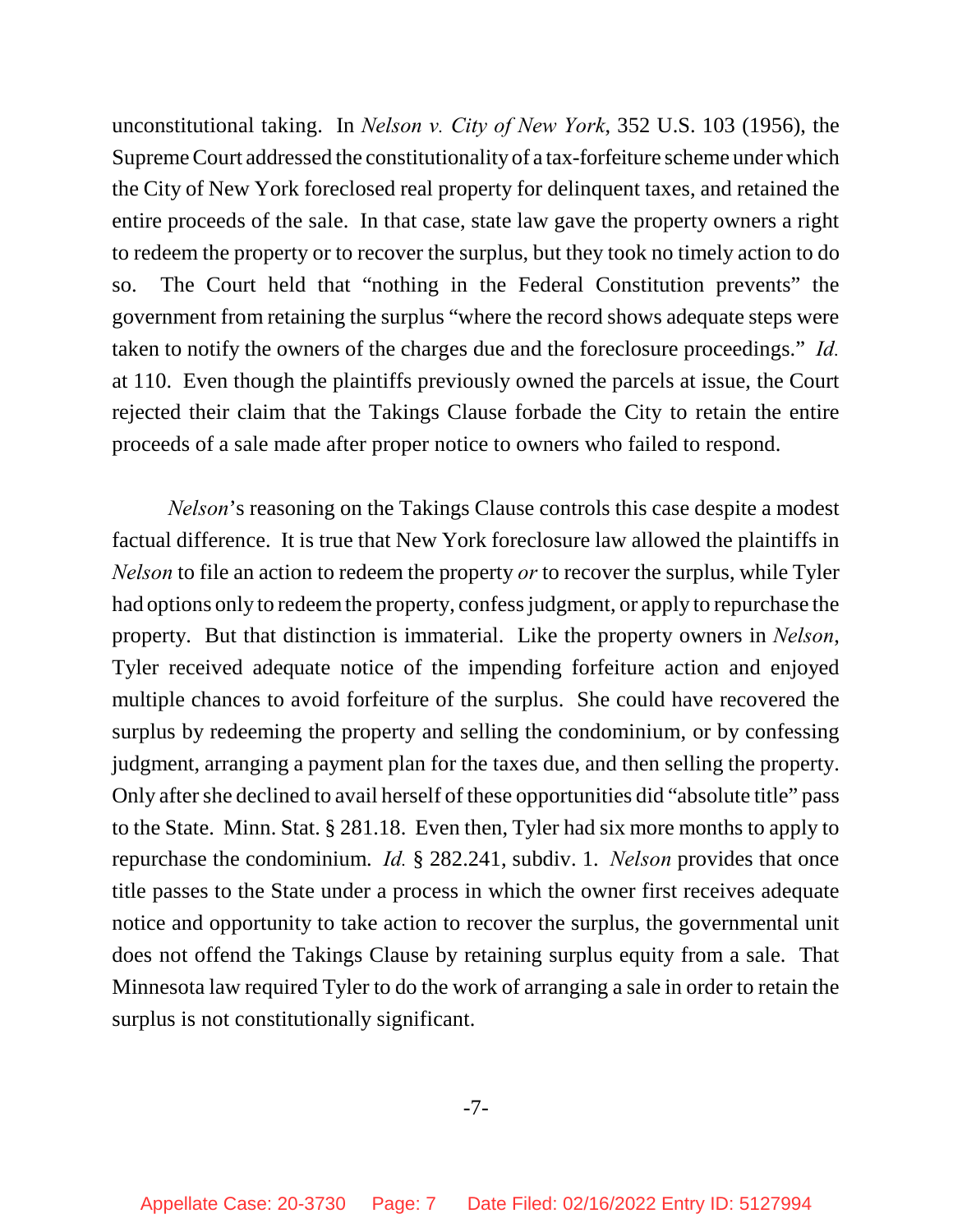In addition to her takings claim, Tyler argues that the county's retention of her surplus equity is an unconstitutional excessive fine and a violation of substantive due process. She also contends that the county's actions constitute unjust enrichment under Minnesota law. The district court carefully analyzed Tyler's arguments and dismissed each count for failure to state a claim. We agree with the district court's well-reasoned order and affirm the dismissal of these counts on the basis of that opinion. *See Tyler v. Hennepin Cnty.*, 505 F. Supp. 3d 879, 895-99 (D. Minn. 2020).

The judgment of the district court is affirmed. Tyler's unopposed motion to file a supplemental letter brief is granted.

\_\_\_\_\_\_\_\_\_\_\_\_\_\_\_\_\_\_\_\_\_\_\_\_\_\_\_\_\_\_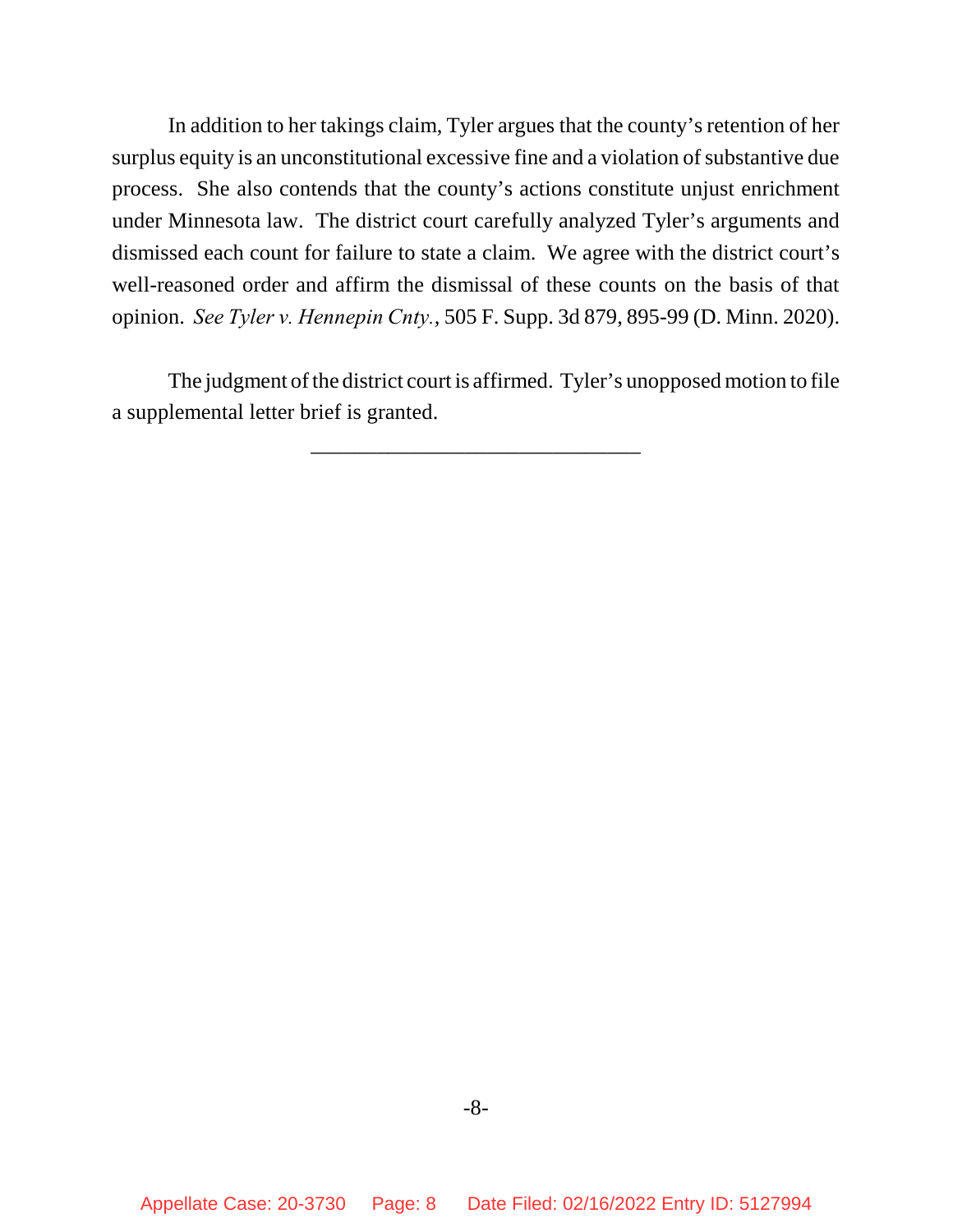**Michael E. Gans**  *Clerk of Court*

**VOICE (314) 244-2400 FAX (314) 244-2780 [www.ca8.uscourts.gov](http://www.ca8.uscourts.gov/)**

February 16, 2022

West Publishing Opinions Clerk 610 Opperman Drive Building D D4-40 Eagan, MN 55123-0000

RE: 20-3730 Geraldine Tyler v. State of Minnesota, et al

Dear Sirs:

A published opinion was filed today in the above case.

Counsel who presented argument and appeared on the brief on behalf of the appellant was Christina Marie Martin, of Palm Beach Gardens, FL. The following attorneys also appeared on the appellant brief; Vildan Aksoz Teske, of Minneapolis, MN., Charles R. Watkins, of Chicago, IL., Garrett D Blanchfield, Jr., of Saint Paul, MN., and David Deerson, of Sacramento, CA.

Counsel who presented argument and appeared on the brief on behalf of the appellees were Rebecca Lee Stark Holschuh, of Minneapolis, MN. The following attorneys also appeared on the appellees' brief; Kelly K. Pierce, of Minneapolis, MN. and Jeffrey M. Wojciechowski, of Minneapolis, MN.

The following attorneys appeared on the amicus brief of AARP and AARP Foundation, in support of appellant; Daniel Benjamin Kohrman, of Washington, DC., and William Alvarado Rivera, of Washington, DC.

The following attorneys appeared on the amicus brief of International Municipal Lawyers Association, in support of appellees; John M Baker, of Minneapolis, MN., and Katherine M. Swenson, of Minneapolis, MN.

The following attorneys appeared on the amicus brief of Association of Minnesota Counties, in support of appellees; Jay Thomas Squires, of Minneapolis, MN., and Michael John Ervin, of Minneapolis, MN.

The judge who heard the case in the district court was Honorable Patrick J. Schiltz. The judgment of the district court was entered on December 7, 2020.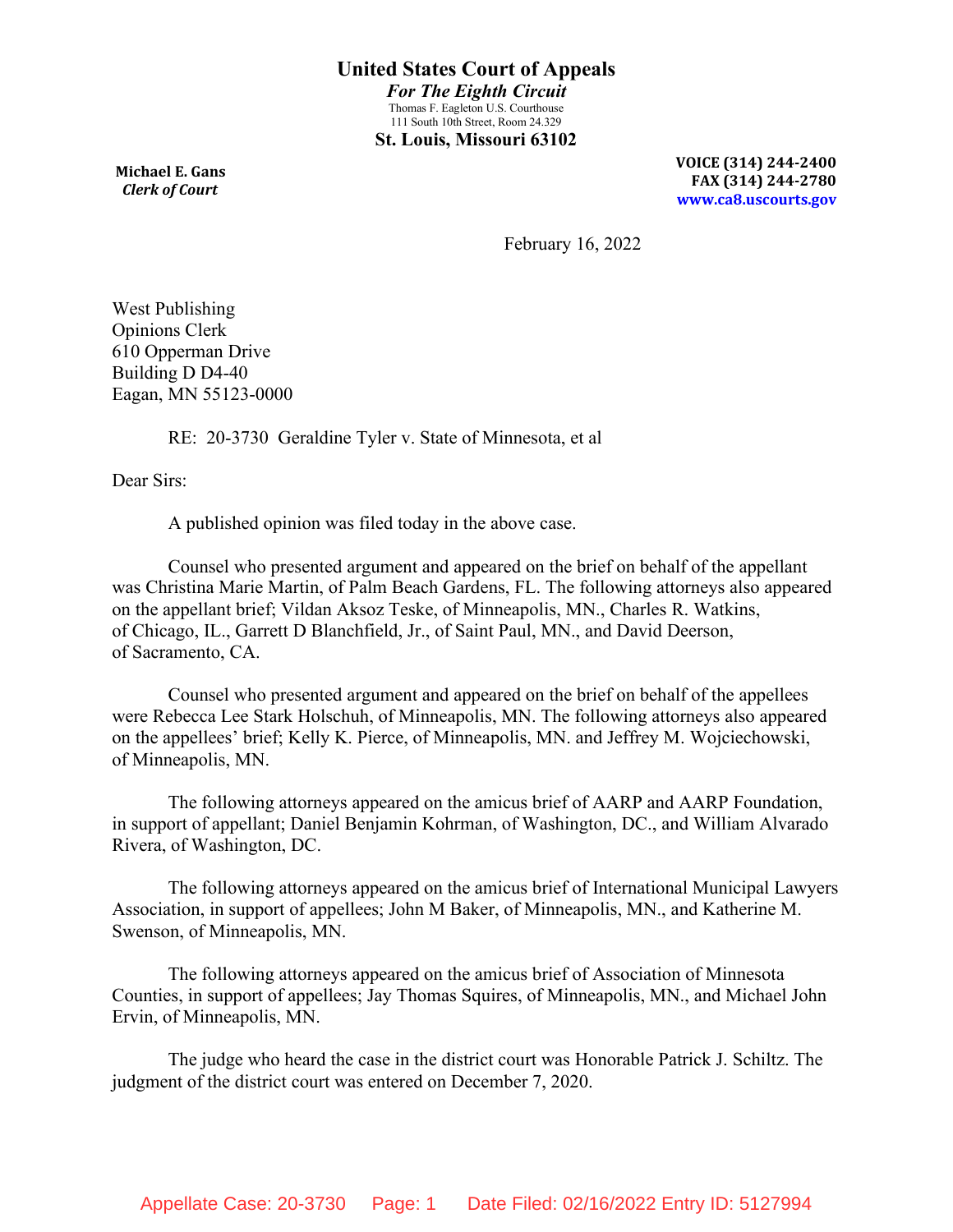If you have any questions concerning this case, please call this office.

Michael E. Gans Clerk of Court

MVP

Enclosure(s)

cc: MO Lawyers Weekly

District Court/Agency Case Number(s): 0:20-cv-00889-PJS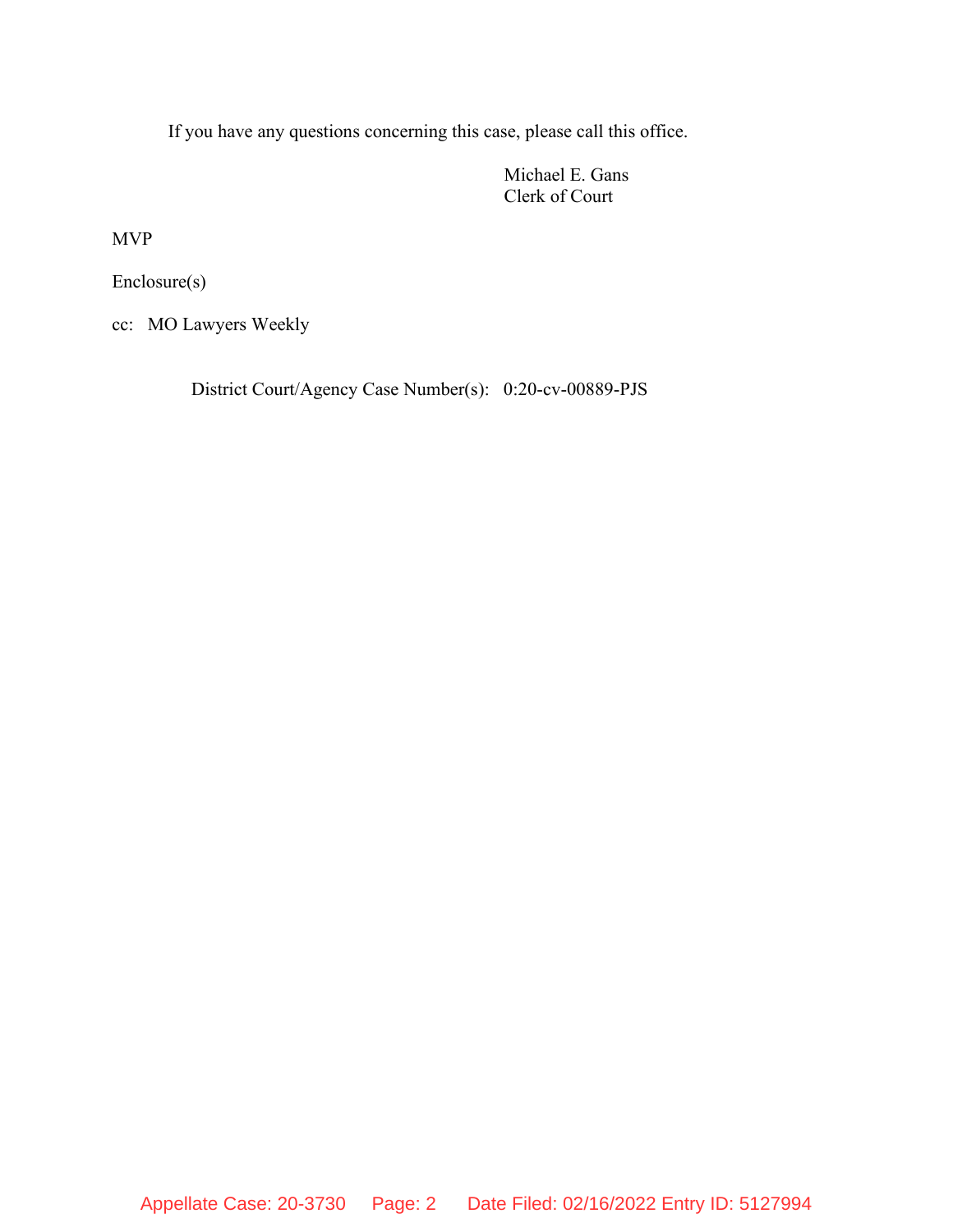#### Kiren Mathews

| From:    | ca08ml_cmecf_Notify@ca8.uscourts.gov                                                                |
|----------|-----------------------------------------------------------------------------------------------------|
| Sent:    | Wednesday, February 16, 2022 6:30 AM                                                                |
| To:      | Incoming Lit                                                                                        |
| Subject: | 20-3730 Geraldine Tyler v. State of Minnesota, et al "Signed Opinion Filed" (0:20-<br>cv-00889-PJS) |

**\*\*\*NOTE TO PUBLIC ACCESS USERS\*\*\* Judicial Conference of the United States policy permits attorneys of record and parties in a case (including pro se litigants) to receive one free electronic copy of all documents filed electronically, if receipt is required by law or directed by the filer. PACER access fees apply to all other users. To avoid later charges, download a copy of each document during this first viewing.**

#### **Eighth Circuit Court of Appeals**

#### **Notice of Docket Activity**

The following transaction was filed on 02/16/2022

**Case Name:** Geraldine Tyler v. State of Minnesota, et al **Case Number:** 20-3730 **Document(s):** Document(s)

#### **Docket Text:**

OPINION FILED - THE COURT: Steven M. Colloton, Bobby E. Shepherd and Jane Kelly AUTHORING JUDGE: Steven M. Colloton. The judgment of the Originating Court is AFFIRMED in accordance with the opinion. Appellant's motion to file a supplemental letter brief is granted [5094411-2]. [5127994] [20-3730] (MVP)

#### **Notice will be electronically mailed to:**

- Mr. John M Baker: jbaker@greeneespel.com, smattingly@greeneespel.com
- Mr. Garrett D Blanchfield, Jr.: g.blanchfield@rwblawfirm.com, k.schulte@rwblawfirm.com
- Mr. David Deerson: ddeerson@pacificlegal.org
- Mr. Michael John Ervin: michael.ervin@raswlaw.com, briana.ludwig@raswlaw.com
- Ms. Kate M. Fogarty, Clerk of Court: appeals@mnd.uscourts.gov
- Mr. Daniel C. Hedlund: dhedlund@gustafsongluek.com, jholzer@gustafsongluek.com
- Ms. Rebecca Lee Stark Holschuh: Rebecca.Holschuh@hennepin.us, danielle.kuefler@hennepin.us
- Ms. Marisa Katz: katz@teskekatz.com, admin@teskekatz.com
- Mr. Daniel Benjamin Kohrman, Senior Attorney: dkohrman@aarp.org, relzie@aarp.org
- Ms. Christina Marie Martin: cmm@pacificlegal.org, incominglit@pacificlegal.org, ppuccio@pacificlegal.org
- Mr. Daniel J. Nordin: dnordin@gustafsongluek.com
- Ms. Kelly K. Pierce: kelly.pierce@hennepin.us, theresa.diekman@hennepin.us
- Mr. William Alvarado Rivera: warivera@aarp.org, relzie@aarp.org
- Mr. Jay Thomas Squires: jay.squires@raswlaw.com, briana.ludwig@raswlaw.com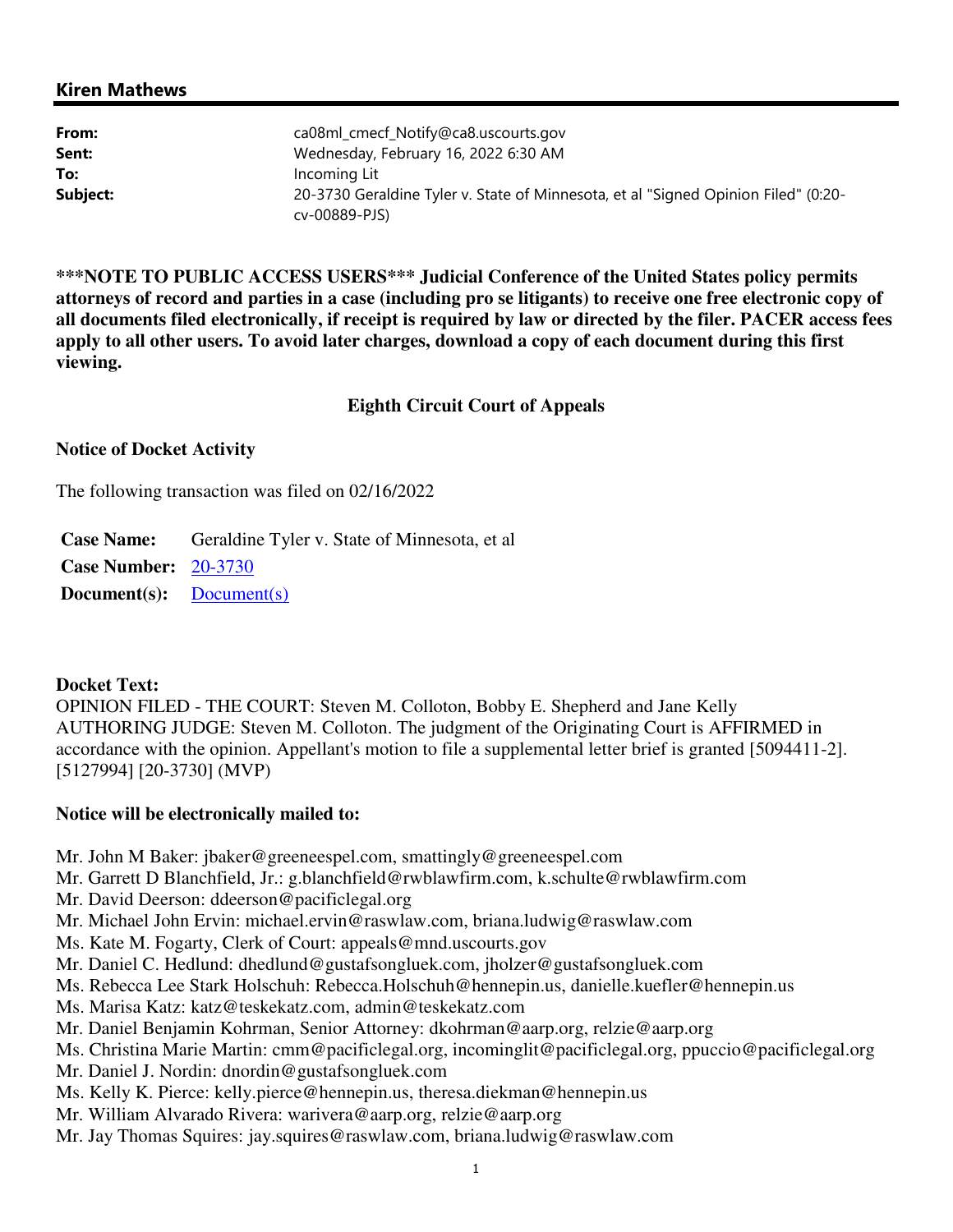Ms. Katherine M. Swenson: kswenson@greeneespel.com, smattingly@greeneespel.com

Mr. Vildan Aksoz Teske: teske@teskekatz.com, admin@teskekatz.com

Mr. Charles R. Watkins: cwatkins@gseattorneys.com

Mr. Jeffrey M. Wojciechowski: jeffrey.wojciechowski@hennepin.us, theresa.diekman@hennepin.us

Ms. Roberta A. Yard: r.yard@rwblawfirm.com

MO Lawyers Weekly: michaelh@mesjassociates.com, slauck@molawyersmedia.com

West Publishing: us.coa.8@content.thomsonreuters.com

The following document(s) are associated with this transaction:

### **Document Description:** Counsel Opinion Letter

**Original Filename:** /opt/ACECF/live/forms/MeganPolley\_203730\_5127994\_CounselOpinionLetters\_285.pdf **Electronic Document Stamp:**

[STAMP acecfStamp\_ID=1105112566 [Date=02/16/2022] [FileNumber=5127994-1]

[4d2437863f5a0e8155997ea8d95bb29cafc1f57829f506f75e18c6b983c2367e1b74968be3f676ee686cef3519e60 57d544234fdf8c4d4abec35839fc93bf7d1]]

# **Recipients:**

- Mr. John M Baker
- Mr. Garrett D Blanchfield, Jr.
- Mr. David Deerson
- Mr. Michael John Ervin
- Ms. Kate M. Fogarty, Clerk of Court
- Mr. Daniel C. Hedlund
- Ms. Rebecca Lee Stark Holschuh
- Ms. Marisa Katz
- Mr. Daniel Benjamin Kohrman, Senior Attorney
- Ms. Christina Marie Martin
- Mr. Daniel J. Nordin
- Ms. Kelly K. Pierce
- Mr. William Alvarado Rivera
- Mr. Jay Thomas Squires
- Ms. Katherine M. Swenson
- Mr. Vildan Aksoz Teske
- Mr. Charles R. Watkins
- Mr. Jeffrey M. Wojciechowski
- Ms. Roberta A. Yard

# **Document Description:** Published Signed Opinion

# **Original Filename:** 203730P.pdf

# **Electronic Document Stamp:**

[STAMP acecfStamp\_ID=1105112566 [Date=02/16/2022] [FileNumber=5127994-0]

[368345aa42c4640b44dc8d1371048d0097f90fe34dae025fb10ff60471ca79ff6d09dcae2e7fe3d0edf03900a0ebcb fdc150e6efef90bcb3e6eea50bcbea81b1]]

# **Document Description:** Letter To Publishing

**Original Filename:** /opt/ACECF/live/forms/MeganPolley\_203730\_5127994\_LettersToPublishing\_284.pdf **Electronic Document Stamp:**

[STAMP acecfStamp\_ID=1105112566 [Date=02/16/2022] [FileNumber=5127994-2] [94f2ed6b0a9cf6117b601493a672249ee2f48b92f52a60b65bac12094b5ee6cb80ac1c58daaff81af7e997de31e9cb